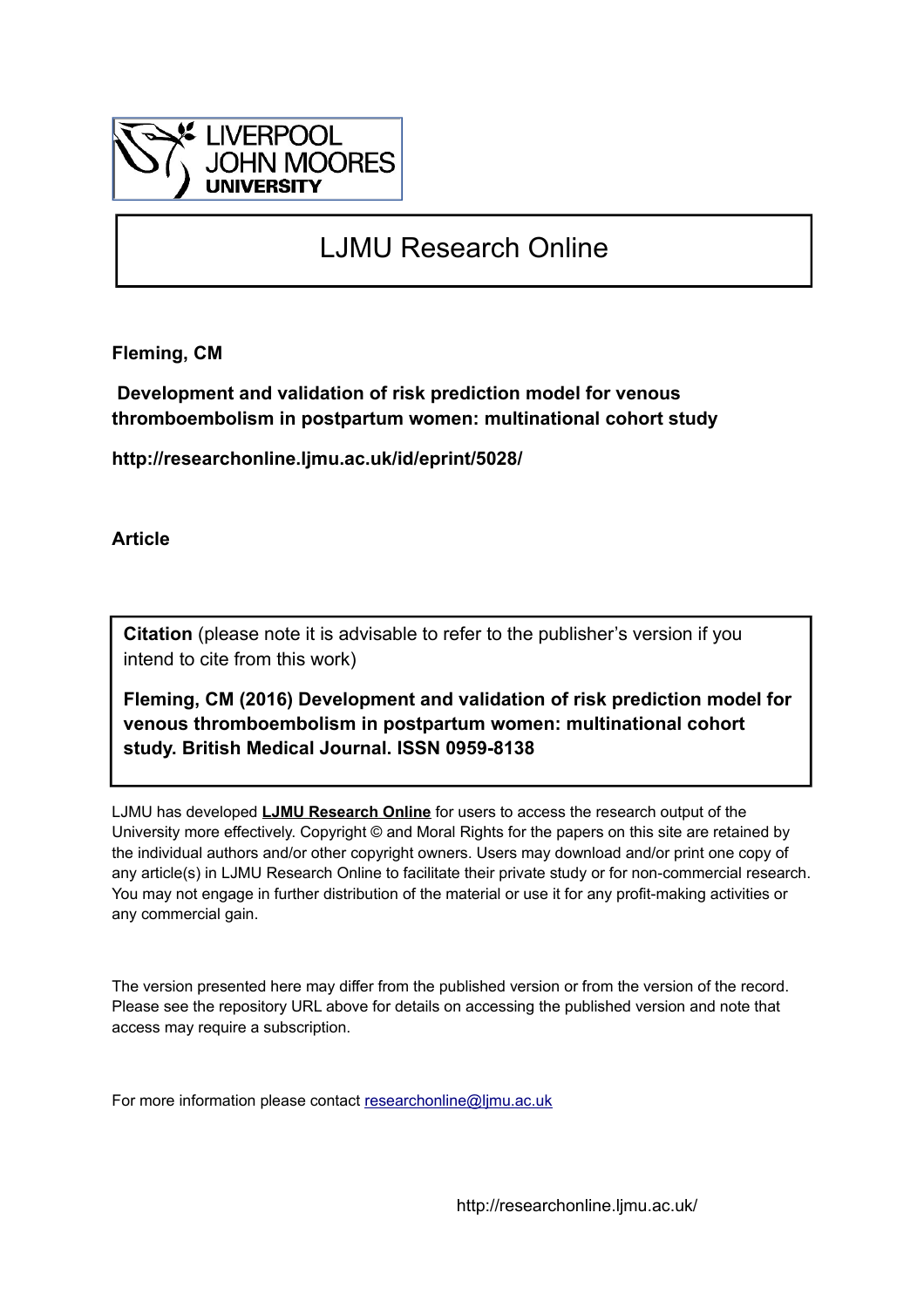



1Research Institute of Primary Care and Health Sciences, Keele University, Keele ST5 5BG, UK 2Division of Epidemiology and Public Health, University of Nottingham, City Hospital, Nottingham NG5 1PB, UK

3Department of Medical Epidemiology and Biostatistics, Karolinska Institutet, Stockholm, Sweden

4Department of Medicine, Solna, Clinical Epidemiology Unit, Karolinska Institutet, Stockholm, Sweden

5Department of Women's and Children's Health, Karolinska Institutet, Stockholm, Sweden

6Public Health Institute, Liverpool John Moores University, Liverpool L3 2ET, UK

7 Women's Health Academic Centre, Guy's & St Thomas'

Foundation Trust, St Thomas' Hospital, London SE1 7EH, UK 8Department of Paediatrics, Örebro University Hospital, Örebro, Sweden

Correspondence to: alyshah. sultan@hotmail.com

Additional material is published online only. To view please visit the journal online.

Cite this as: *BMJ* 2016;355:i6253 http://dx.doi.org/10.1136/bmj.i6253

Accepted: 11 November 2016

# Development and validation of risk prediction model for venous thromboembolism in postpartum women: multinational cohort study

Alyshah Abdul Sultan,<sup>1,2,3</sup> Joe West,<sup>2</sup> Matthew J Grainge,<sup>2</sup> Richard D Riley,<sup>1</sup> Laila J Tata,<sup>2</sup> Olof Stephansson, 4,5 Kate M Fleming, 2,6 Catherine Nelson-Piercy, 7 Jonas F Ludvigsson<sup>2,8</sup>

# **ABSTRACT**

#### **OBJECTIVE**

To develop and validate a risk prediction model for venous thromboembolism in the first six weeks after delivery (early postpartum).

## **DESIGN**

Cohort study.

## **SETTING**

Records from England based Clinical Practice Research Datalink (CPRD) linked to Hospital Episode Statistics (HES) and data from Sweden based registry.

#### **PARTICIPANTS**

All pregnant women registered with CPRD-HES linked data between 1997 and 2014 and Swedish medical birth registry between 2005 and 2011 with postpartum follow-up.

#### Main outcome measure

Multivariable logistic regression analysis was used to develop a risk prediction model for postpartum venous thromboembolism based on the English data, which was externally validated in the Swedish data.

## **RESULTS**

433353 deliveries were identified in the English cohort and 662387 in the Swedish cohort. The absolute rate of venous thromboembolism was 7.2 per 10000 deliveries in the English cohort and 7.9 per 10000 in the Swedish cohort. Emergency caesarean delivery, stillbirth, varicose veins, pre-eclampsia/eclampsia, postpartum infection, and comorbidities were the strongest predictors of venous thromboembolism in the final multivariable model. Discrimination of the model was similar in both cohorts, with a C statistic above 0.70, with excellent calibration of observed and predicted risks. The model identified more venous thromboembolism events than the existing national

## **What is already known on this topic**

The risk of venous thromboembolism (VTE) peaks during the first six weeks after delivery (postpartum) and is one of the leading causes of maternal mortality in developed countries

Targeted thromboprophylaxis can prevent VTE, but clinical risk prediction of VTE in postpartum women is rudimentary

## **What this study adds**

A risk prediction model has been developed and externally validated

This can be used as a tool to identify women at high risk of VTE, as it provides a woman's individual absolute predicted risk within the first six weeks postpartum. The model is based on clinical variables that are likely to be available at the point of childbirth and performed better than the UK and Swedish thromboprophylaxis guidelines

English (sensitivity 68% *v* 63%) and Swedish guidelines (30% *v* 21%) at similar thresholds.

## **CONCLUSION**

A new prediction model that quantifies absolute risk of postpartum venous thromboembolism has been developed and externally validated. It is based on clinical variables that are available in many developed countries at the point of delivery and could serve as the basis for real time decisions on obstetric thromboprophylaxis.

## **Introduction**

The risk of venous thromboembolism increases significantly during pregnancy, peaks during the postpartum period, and is one of the leading causes of maternal mortality in developed countries.<sup>12</sup> In the United Kingdom, 50% of venous thromboembolism related maternal deaths occur during the postpartum period.<sup>2</sup> Targeted thromboprophylaxis can prevent postpartum venous thromboembolism with minimum harm; however, variations exist in the threshold (set on the basis of certain risk factors) at which intervention is recommended.3-6 Although risk factors such as previous venous thromboembolism and certain thrombophilias are recognised as warranting intervention on their own, women with these risk factors represent a small proportion of all women giving birth. The vast majority of postpartum venous thromboembolisms occur in women without these specific risk factors.

Recommendations for thromboprophylaxis among a large proportion of postpartum women with only one or more "low to moderate" risk factors (such as obesity, caesarean section, and postpartum haemorrhage) are inconsistent across countries.<sup>3-6</sup> In the UK, women are categorised into low, intermediate, and high risk groups in the postpartum period with respect to advice on the duration of pharmacological thromboprophylaxis according to an additive ordinal point based scoring system,<sup>5</sup> which is not externally validated. A similar system is used in Sweden,<sup>6</sup> which is more conservative than those in the UK and Canada. Such categorisation, although visually pleasing and easily implemented in practice, may disguise the large variation in the actual risk of venous thromboembolism in those risk groups. Using a model to make predictions for individual women is thus more accurate and is preferred to the risk grouping approach.7 8

The aim of our study was to develop and externally validate a new prediction model that can generate absolute predicted risk of first venous thromboembolism within the first six weeks postpartum on the basis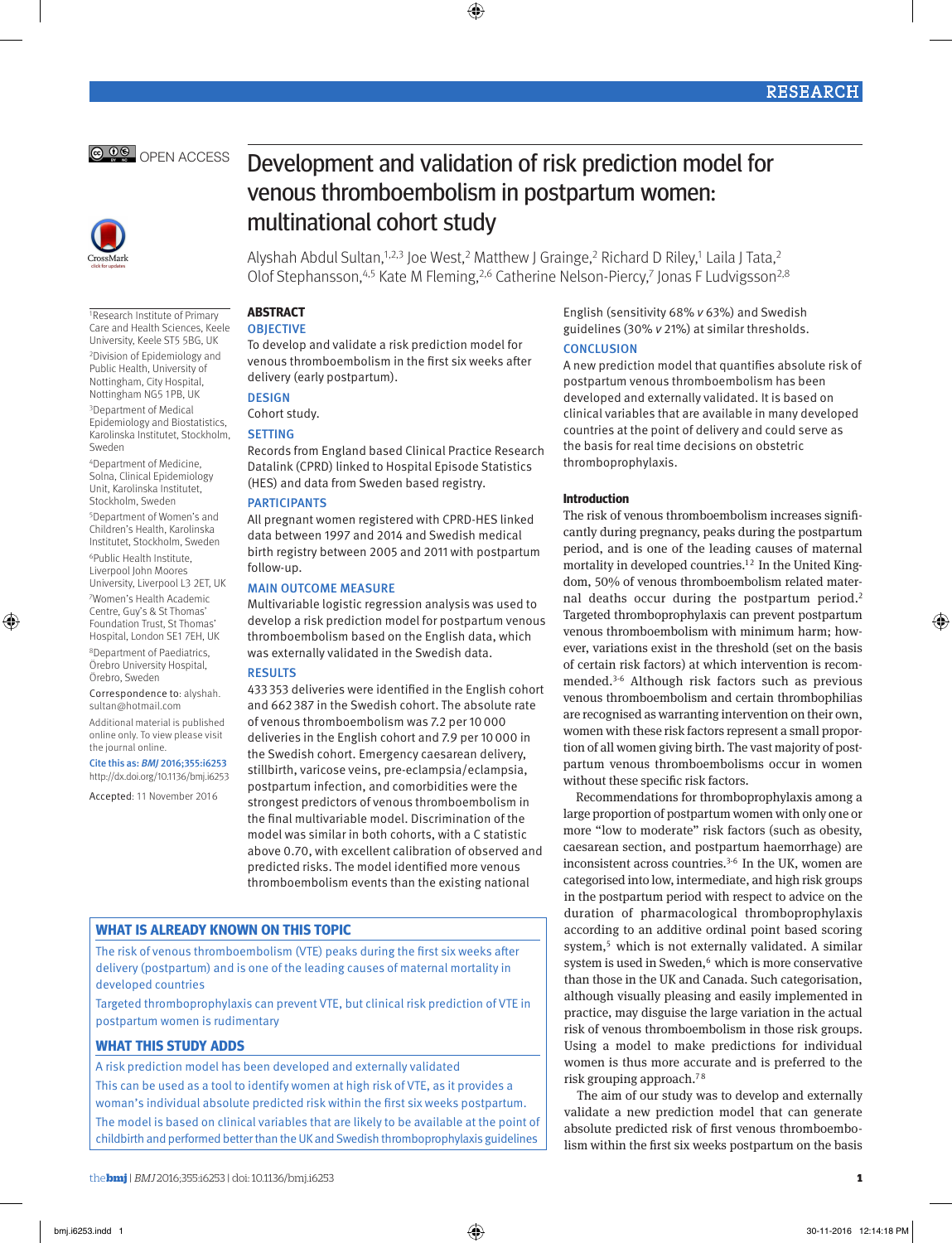of each woman's individualised clinical risk profile, and to compare this with the existing UK guideline on thromboprophylaxis from the Royal College of Obstetricians and Gynaecologists (RCOG) and the Swedish guideline.5 <sup>6</sup>

#### **Methods**

#### Data sources and study population

For this study, we used data from England to develop our postpartum venous thromboembolism risk score and data from Sweden to externally validate it. We have previously published the incidence of venous thromboembolism in both obstetric populations (England and Sweden) and found comparable estimates.<sup>910</sup>

#### *Derivation cohort (England)*

The Clinical Practice Research Datalink (CPRD) is a large, longitudinal UK primary care database that covers 6% of the population.<sup>11</sup> Approximately 98% of the UK population are registered with general practitioners, who are responsible for almost the entirety of a patient's medical care.12 All general practitioners participating in the CPRD are trained to record information by using the general practice Vision software. More than 50% of CPRD practices are linked to Hospital Episode Statistics (HES), which contains information on all hospital admissions in England. The anonymised patient identifiers from CPRD and HES have been linked by a trusted third party using NHS number, date of birth, postcode, and sex. Firstly, patients are matched on the basis of their NHS number (more than 90% of patients are linked in this way). The remaining patients are then linked probabilistically on postcode, date of birth, and sex. As HES covers only English hospitals, we excluded practices in Northern Ireland, Wales, and Scotland. To develop our risk prediction model, we used data on women (registered with a CPRD-HES linked practice) with no previous history of venous thromboembolism whose pregnancy ended in live birth or stillbirth between 1997 and 2014 and who had at least six weeks' postpartum follow-up.

#### *Validation cohort (Sweden)*

The Swedish national inpatient register (IPR) was established in 1965 and has had complete national coverage since 1987.<sup>13</sup> More than 99% of all somatic and psychiatric hospital discharges from across Sweden are registered in the inpatient register. From 2001, IPR also includes hospital based outpatient consultations. Diagnoses in IPR are coded according to the Swedish international classification of disease system. It is mandatory for all physicians (private and publically funded) to deliver data to the IPR. Each hospital discharge and outpatient consultation is keyed to an individual's unique personal identity number,<sup>14</sup> which is issued to every individual in Sweden. The number is based on the combination of date of birth and a four digit number and is used by various private and public sectors to identify each individual. It is also used by the National Board of Health and Welfare to link data across various registers at the individual level. The Swedish Medical Birth

Registry (SBR) contains information on more than 98% of all delivery records in Sweden since 1973. The SBR has been subjected to many quality checks, and the recorded data are of high quality and reliable.15 16 For the purpose of validating a postpartum thrombosis risk score, we included information on pregnancies in women with no history of venous thromboembolism resulting in a live birth or stillbirth between 1 July 2005 and 31 December 2011. Using data from 2005 onwards allowed the acquisition of the national prescription data (National Prescribed Drug Register) for all of the Swedish study population.

#### Defining venous thromboembolism

We defined our outcome as the occurrence of a first venous thromboembolism (deep venous thrombosis or pulmonary embolism) within the first six weeks after delivery. In both our derivation and validation cohorts, we defined venous thromboembolism by using an algorithm externally validated in the UK's primary care data with high accuracy (positive predictive value  $84\%$ ).<sup>17</sup> Briefly, the algorithm considered a diagnosis of venous thromboembolism to be valid if it was accompanied by a prescription for an anticoagulant within 90 days of the event or if the patient died within 30 days of the event. This definition has also been shown to produce estimates of venous thromboembolism during the antepartum and postpartum periods in both English and Swedish data that are comparable to existing literature on the subject.<sup>910</sup>

## Candidate predictors, missing data, and power calculations

For each pregnant woman, we extracted information on sociodemographic and lifestyle characteristics, pre-existing comorbidities, and characteristics and complications of pregnancy and delivery from the medical record.18 Definitions and the international classification of disease (ICD) codes used for each predictor are summarised in supplementary tables A and B. Primarily, we selected our candidate predictors from the most recent version of the RCOG's thromboprophylaxis guidelines.5 These guidelines are already based on extensive literature review and expert consensus in opinion. We also added predictors not included in the guideline but identified in previous studies as important obstetric risk factors for venous thromboembolism that we were able to measure reliably in our data. These included diabetes, hypertension, and infant birth weight.19-21 We measured antenatal parity that did not include current birth to avoid confusion about changing parity status during the course of pregnancy and allow for a standardised measure of parity during both antepartum and postpartum periods. For instance, a woman considered nulliparous during her first antenatal visit will remain in that category through the course of that pregnancy and the subsequent postpartum period and will be considered to have parity 1 for her subsequent pregnancy.

Our derivation cohort had missing information on pre-pregnancy body mass index (23%) and infant birth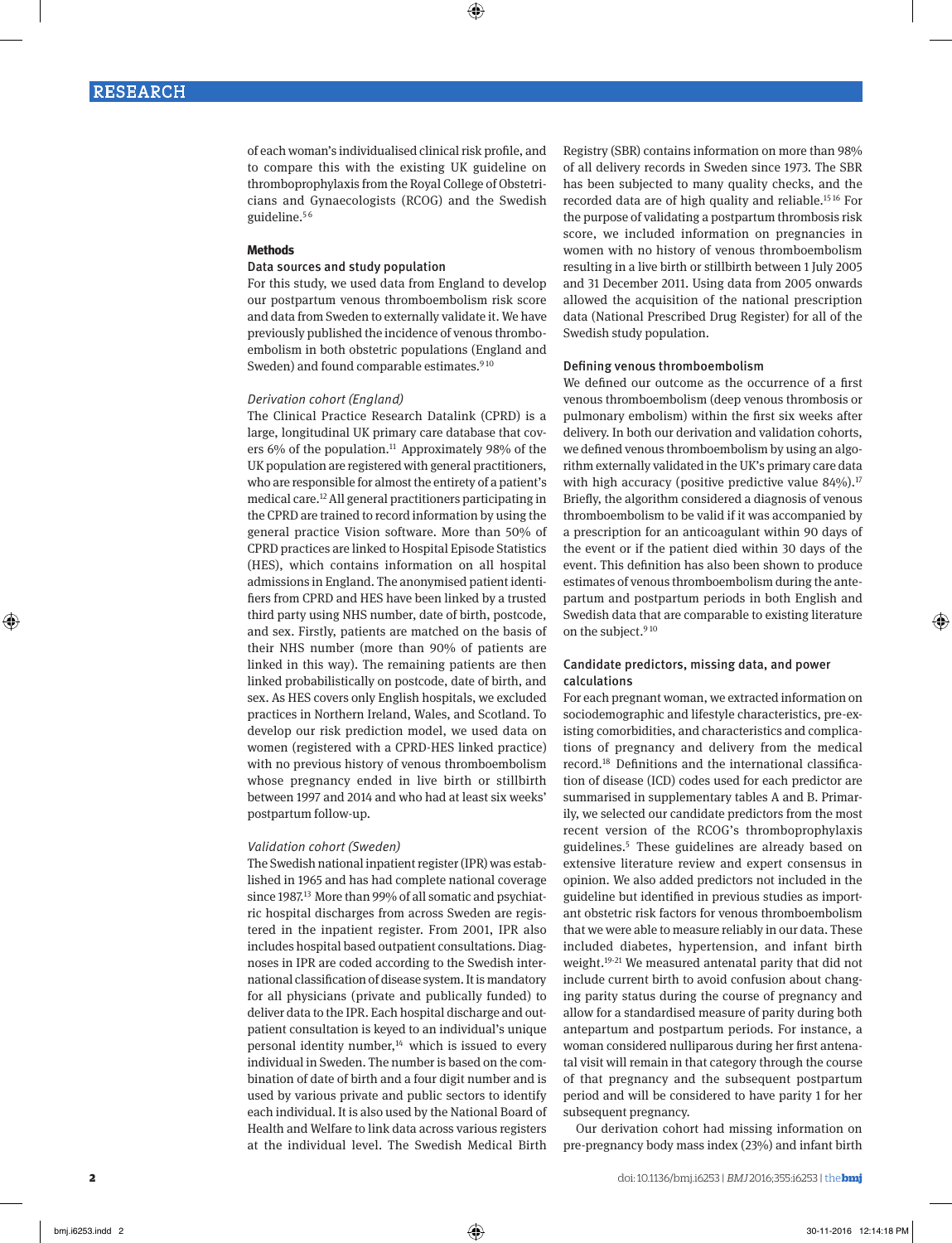weight (20%). We used multiple imputation to replace missing values by using a chained equation approach based on all candidate predictors. We created 10 imputed datasets for missing variables that were then combined across all datasets by using Rubin's rule to obtain final model estimates. Using the same method, we also imputed values for women with missing information on pre-pregnancy body mass index or their infant's birth weight (8.6%) in our Swedish validation cohort. On the basis of an estimated 300 venous thromboembolism events during the first six weeks postpartum and 22 candidate predictors in our derivation cohort, we had an effective sample size of 14 venous thromboembolism events per predictor, above the minimum requirement suggested by Peduzzi et al.<sup>22</sup>

## Statistical analysis for model development and validation

We treated occurrence of venous thromboembolism during the first six weeks postpartum as a binary outcome measure. For each of the 22 candidate predictors, we used a univariable logistic regression model to calculate the unadjusted odds ratio. For derivation of the risk prediction model, we initially included all candidate predictors in a multivariable logistic regression model. We fitted a clustering term to take account of consecutive pregnancies within women during the study period and used fractional polynomials to model potential non-linear relations between outcome and continuous predictors.

Through backwards elimination, we excluded (except for age at delivery, which was considered a prior predictor and retained in the model regardless of statistical significance<sup>23</sup>) candidate predictors from the

#### Box 1: Risk prediction model

Risk score from a logistic regression model to predict venous thromboembolism (VTE) in the first six weeks postpartum. Risk score=−9.103+0.94×(0.227*smoker*+1.221*varicose veins*+0.848*comorbidities (cardiac, renal, or inflammatory bowel disease)*+0.721*preeclampsia/eclampsia*+0.421*diabetes*+0.502*postpartum haemorrhage*+1.151*stillbirth*+ 1.097*postpartum infection*+(0.750*emergency section*/0.563*elective section*)+(0.165*parity of 1*/0.481*parity of 2*/0.566*parity of* ≥*3*)–0.0000798*age at delivery*3+0.0000214(*age at delivery*3 log (*age at delivery*))+0.00026641*BMI*3−0.0000650(*BMI*3 log (*BMI*))−22156315 *infant birth weight*−2+3455223.4(*infant birth weight*−2 log (*baby's birth weight*))) All variables are coded as binary (0 or 1 for absence or presence of a risk factor), except for age, body mass index (BMI), and birth weight. These three variables were transformed on the basis of fractional polynomial regression (first degree) analysis. The value −9.103 is the intercept, and other numbers are the estimated regression coefficients for the predictors, which indicate their mutually adjusted relative contribution to the outcome risk. The regression coefficients represent the log odds ratio for a change of 1 unit in the corresponding predictor. The predicted risk of VTE=1/1+e−riskscore.

*Example 1*—A 20 year old nulliparous woman who had an emergency caesarean section and has a BMI of 32. She had no history of comorbidities, developed no pregnancy related complications, and delivered a baby with birth weight of 3368 g. She has a predicted risk of 0.11% of developing a VTE within the first six weeks of delivery. *Interpretation*: if 1000 women with the same risk factors are followed, one will develop VTE within six weeks of childbirth.

*Example 2*—A 36 year old woman with a BMI of 45 who underwent an emergency caesarean section complicated with postpartum haemorrhage and infection. She had a history of cardiac disease and varicose veins. Her predicted VTE risk is 4.9% within the first six weeks of delivery. *Interpretation*: if 1000 women with the same risk factors are followed, 49 will develop VTE within six weeks of childbirth. log=natural logarithm

multivariable model that were not statistically significant (P>0.1 based on change in log likelihood). After elimination, we reinserted excluded predictors into the final model to further check whether they became statistically significant. We also rechecked fractional polynomial terms at this stage and re-estimated them if necessary. We formed the risk equation for predicting the log odds of venous thromboembolism by using the estimated β coefficients multiplied by the corresponding predictors included in our model together with the average intercept across patient clusters. This process ultimately led to an equation for the predicted absolute risk of venous thromboembolism: predicted risk=1/ (1+e<sup>−</sup>riskscore), where the "risk score" is the predicted log odds of venous thromboembolism from the developed model.

We assessed the performance of the model in terms of the C statistic and calibration slope (where 1.00 is ideal). The C statistic represents the probability that for any randomly selected pair of women with and without a venous thromboembolism, the women who had a venous thromboembolism had a higher predicted risk.<sup>24</sup> A value of 0.50 represents no discrimination and 1.00 represents perfect discrimination. We then did internal validation to correct measures of predictive performance for optimism (over-fitting) by bootstrapping 100 samples of the derivation data. We repeated the model development process in each bootstrap sample (as outlined above, including variable selection) to produce a model, applied the model to the same bootstrap sample to quantify apparent performance, and applied the model to the original dataset to test model performance (calibration slope and C statistic) and optimism (difference in test performance and apparent performance). We then estimated the overall optimism across all models (for example, derive shrinkage coefficient=average calibration slope from each of the bootstrap samples).25 To account for over-fitting during the development process, we multiplied the original β coefficients by the uniform shrinkage factor in the final model. At this point, we re-estimated the intercept on the basis of the shrunken β coefficients to ensure that overall calibration was maintained, producing a final model.

We applied our risk prediction model to each woman in the external validation cohort on the basis of the presence of one or more risk factors (box 1). We examined the performance of this final model (in the original English data and then in the Swedish data) in terms of discrimination by calculating the C statistic. We examined calibration by plotting agreement between predicted and observed risks across tenths of predicted risk. For this external validation in Swedish data, we recalibrated the intercept on the basis of the incidence of venous thromboembolism and mean centring all predictors; however, we also assessed the performance of our model by applying the intercept from the English data because of the similar baseline venous thromboembolism risk in both populations. We applied the existing UK guidelines to the English data and the Swedish guidelines to the Swedish data to assess the number of women who qualified for pharmacological thromboprophylaxis.<sup>56</sup>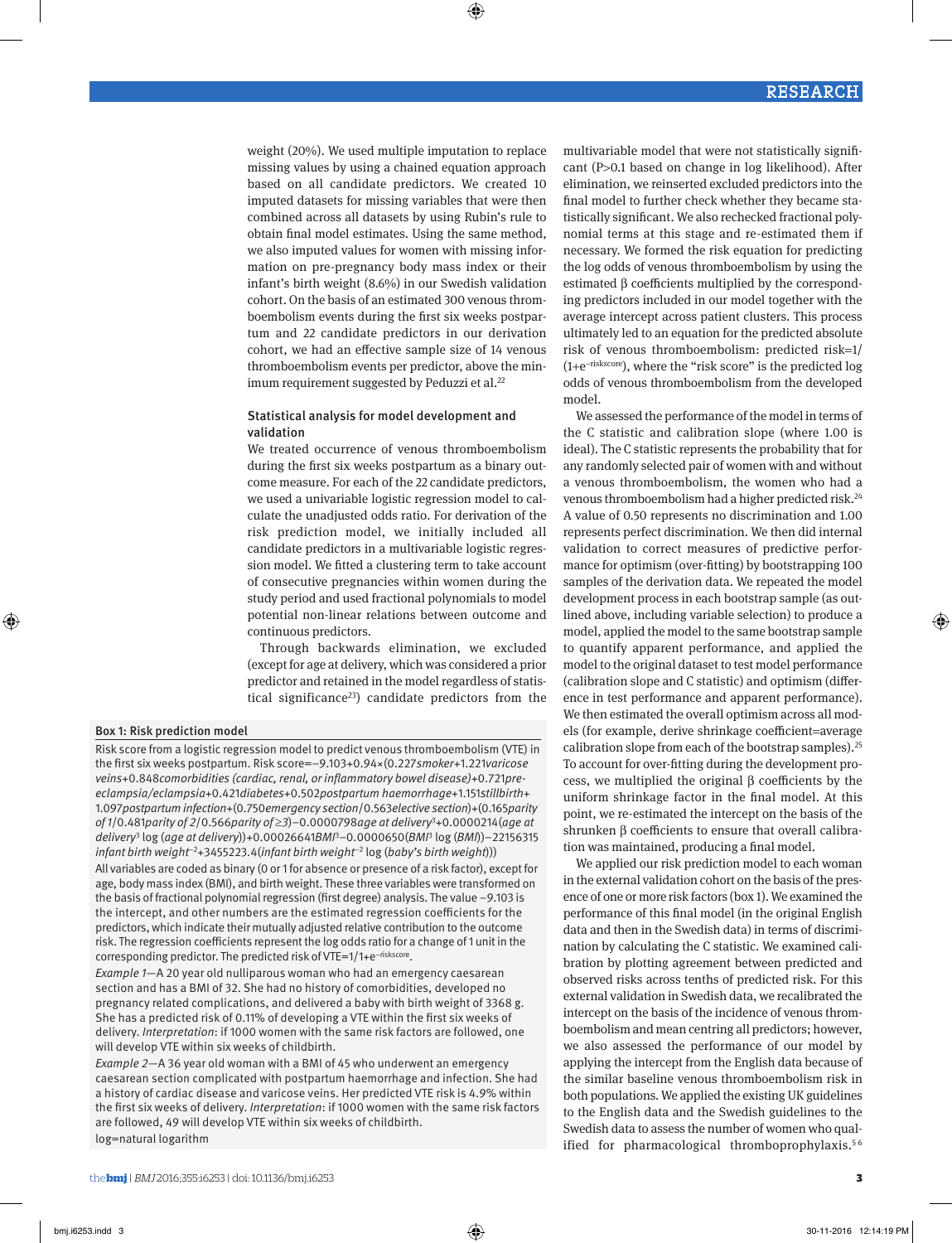This was based on the clinical risk factors we were able to measure reliably in our data. We then calculated the sensitivity, specificity, and positive predictive value for those women and compared them with the same proportion of women with the highest risk based on our prediction model. We repeated this analysis after excluding women already given a prescription for thromboprophylaxis. We also formally compared the number of venous thromboembolism events that were identified and missed, on the basis of our prediction model and existing guidelines, by using McNemar's test for discordant pairs, in both the English and Swedish data. Finally, we carried out a decision curve analysis to compare our prediction model with the existing thromboprophylaxis guidelines in the English and Swedish data.<sup>24,26</sup> This analysis assumes that the threshold probability of the disease at which a patient would opt for intervention is informative on how the patient weighs the relative harm of a false positive or a false negative prediction. This is

Table 1 | Basic characteristics of study populations. Values are numbers (percentages) unless stated otherwise

| Variable                                | <b>Derivation cohort</b><br>(England)<br>$(n=433353)$ | <b>Validation cohort</b><br>(Sweden)<br>$(n=662387)$ |
|-----------------------------------------|-------------------------------------------------------|------------------------------------------------------|
| Venous thromboembolism events           | 315 (0.07)                                            | 521 (0.08)                                           |
| Social and demographic factors:         |                                                       |                                                      |
| Mean (SD) age at delivery, years        | 29.38 (5.90)                                          | 30.32 (5.23)                                         |
| Mean (SD) body mass index*              | 24.05 (4.90)                                          | 24.62 (4.57)                                         |
| Smokert (latest record before delivery) | 93 264 (21.52)                                        | 32502 (4.91)                                         |
| Deliveries in 2004 or thereafter        | 280498 (64.73)                                        | 662387 (100)                                         |
| Comorbidities‡:                         |                                                       |                                                      |
| Varicose veins                          | 10 9 35 (2.52)                                        | 5156 (0.78)                                          |
| Heart disease                           | 4431 (1.02)                                           | 5072 (0.77)                                          |
| Kidney disease                          | 4168 (0.96)                                           | 6666 (1.01)                                          |
| Inflammatory bowel disease              | 2126 (0.49)                                           | 5285 (0.80)                                          |
| Pregnancy complications:                |                                                       |                                                      |
| Pre-eclampsia/eclampsia                 | 9966 (2.30)                                           | 24 013 (3.63)                                        |
| Diabetes§                               | 14604 (3.37)                                          | 14948 (2.26)                                         |
| Hypertension§                           | 41300 (9.53)                                          | 7980 (1.20)                                          |
| Parity:                                 |                                                       |                                                      |
| Nulliparous                             | 244 233 (56.36)                                       | 293176 (44.26)                                       |
| $\mathbf{1}$                            | 130121 (30.03)                                        | 242341 (36.59)                                       |
| $\overline{2}$                          | 38599 (8.91)                                          | 88803 (13.41)                                        |
| $\geq$ 3                                | 20400 (4.71)                                          | 38067 (5.75)                                         |
| Delivery characteristics/complications: |                                                       |                                                      |
| Preterm birth (<37 weeks)               | 31 526 (7.27)                                         | 31728 (4.79)                                         |
| Postpartum haemorrhage                  | 42 978 (9.92)                                         | 48383 (7.30)                                         |
| Spontaneous/assisted vaginal delivery   | 328416 (75.78)                                        | 547654 (82.68)                                       |
| Elective caesarean section              | 44143 (10.19)                                         | 58 012 (8.76)                                        |
| Emergency caesarean section             | 60794 (14.03)                                         | 56721 (8.56)                                         |
| Multiple delivery (twins or more)       | 6550 (1.51)                                           | 9308 (1.41)                                          |
| Stillbirth                              | 1972 (0.46)                                           | 2286 (0.35)                                          |
| Puerperal acute infection               | 13681 (3.16)                                          | 48383 (7.30)                                         |
| Infant's mean (SD) birth weight**, g    | 3368.35 (596.80)                                      | 3519.80 (581.9)                                      |
| Missing information:                    |                                                       |                                                      |
| Infant birth weight                     | 87305 (20.14 [20.15?])                                | 930 (0.14)                                           |
| Body mass index                         | 98868 (22.81)                                         | 57173 (8.63)                                         |

\*Pregnancies with missing pre-pregnancy body mass index: 23% (England), 8.6% (Sweden).

†Latest smoking record before delivery.

‡Comorbidities recorded ever before delivery; for specific disease group for comorbidities, see supplementary table A.

§Including gestational and pre-existing.

¶Antenatal parity.

\*\*Pregnancies with missing infant birthweight information: 20% (England), 0.1% (Sweden).

then used to calculate the net benefit of the model across a wide range of threshold probabilities.<sup>24</sup> The most basic interpretation of a decision curve is that the model with the highest net benefit at a particular threshold has the highest clinical value.<sup>26</sup>

We used Stata version 13 for all statistical analyses. This study was conducted and reported in line with the Transparent Reporting of a multivariate prediction model for Individual Prediction or Diagnosis (TRIPOD) guidelines.25

#### Patient involvement

No patients were involved in setting the research question or the outcome measures, nor were they involved in developing plans for design or implementation of the study. No patients were asked to advise on interpretation or writing up of results. There are no plans to disseminate the results of the research to study participants or the relevant patient community.

#### **Results**

#### Study participants

In our derivation cohort from England, we analysed information on 321415 women with 433 353 delivery episodes that resulted in live births or stillbirths with a complete six weeks of post-delivery follow-up. Our validated Swedish cohort had information on 498 918 women with 662 387 deliveries. Table 1 summarises the basic characteristics of the study population. Broadly, women in both cohorts had similar pre-pregnancy body mass index, delivery age, and prevalence of comorbidities (with the exception of varicose veins). Compared with England, women in Sweden were less likely to smoke and had fewer delivery related complications.

## Model development, performance measure, and validation

In the English development dataset, 312 venous thromboembolism events occurred during the first six weeks postpartum with an absolute rate of 7.2 per 10000 deliveries. Univariable associations between postpartum venous thromboembolism and potential predictors are listed in supplementary table C. Of the 22 candidate predictors, 15 were statistically significantly associated with venous thromboembolism in our final multivariable model (table 2). Table 3 shows apparent and internal validation performance statistics of our risk prediction model. After adjustment for optimism, our final risk prediction model was able to discriminate postpartum women with and without venous thromboembolism with a C statistic of 0.70 (95% confidence interval 0.67 to 0.73). The agreement between the observed and predicted proportion of events showed excellent apparent calibration (fig 1 , top), but a uniform shrinkage factor of 0.94 was needed to adjust predictor coefficients in the final model for optimism (table 3 ). Box 1 shows our final risk prediction model, which we integrated in a windows based calculator. Figure 2 shows a screen shot of our windows based risk calculator, which can be integrated into a designated website or a general practice/hospital computer system.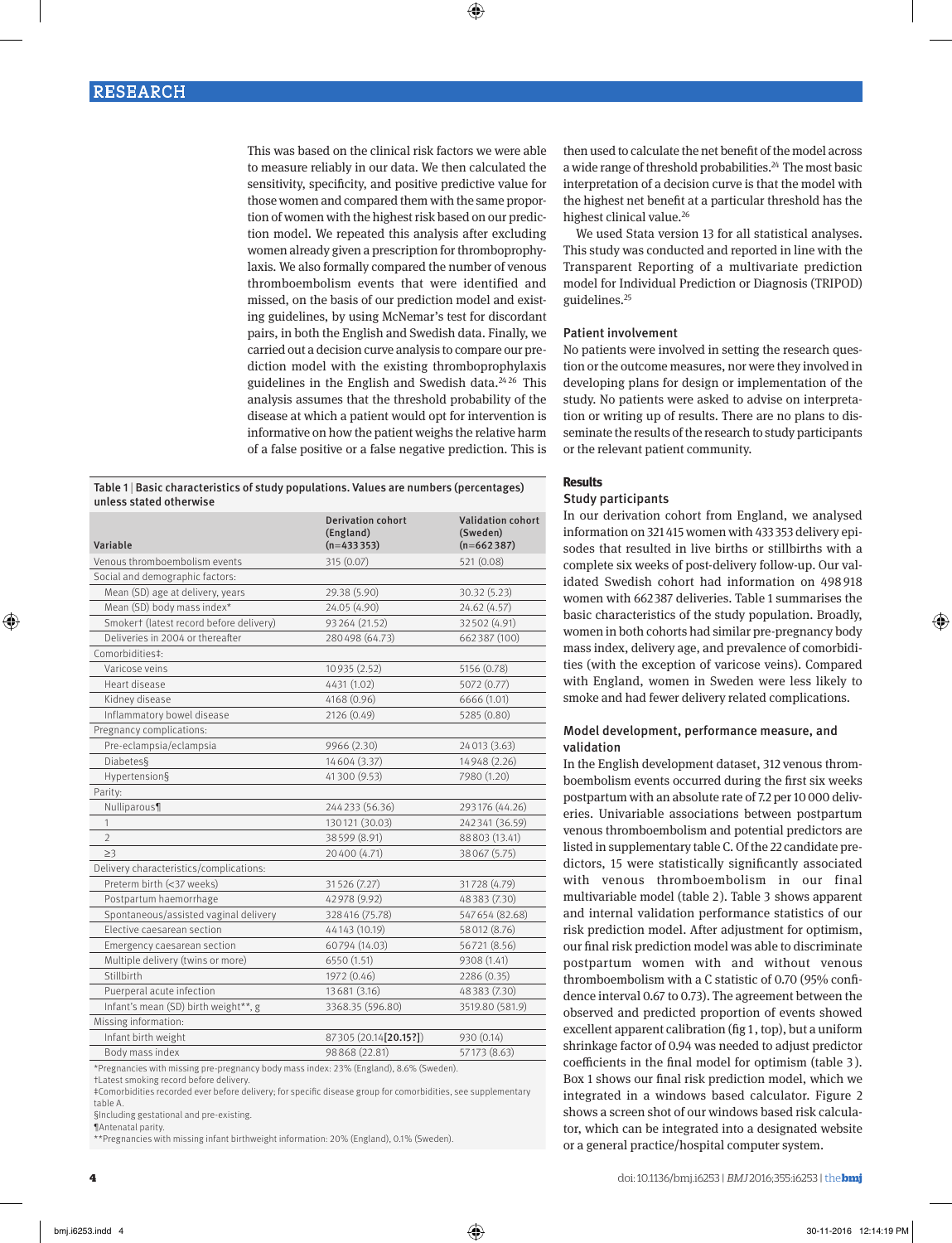Table 2 | Final multivariable analysis for venous thromboembolism risk within six weeks of delivery in derivation cohort

| Variable                                                        | Model 1 (based on<br>backwards elimination):<br>odds ratio* (95% CI) | <b>B</b> coefficients |
|-----------------------------------------------------------------|----------------------------------------------------------------------|-----------------------|
| Smoker (latest record before delivery)                          | 1.25 (0.97 to 1.62)                                                  | 0.22684105            |
| Varicose veins                                                  | 3.39 (2.25 to 5.10)                                                  | 1.2210805             |
| Comorbidities (heart, kidney, or<br>inflammatory bowel disease) | 2.33 (1.47 to 3.71)                                                  | 0.8476927             |
| Pre-eclampsia/eclampsia                                         | 2.06 (1.32 to 3.20)                                                  | 0.72127433            |
| <b>Diabetes</b>                                                 | 1.52 (0.97 to 2.39)                                                  | 0.42119233            |
| Nulliparous (antenatal)                                         | Reference                                                            |                       |
| Parity 1                                                        | 1.18 (0.91 to 1.53)                                                  | 0.16456948            |
| Parity 2                                                        | 1.62 (1.13 to 2.33)                                                  | 0.48143018            |
| Parity 3 or more                                                | 1.76 (1.56 to 2.68)                                                  | 0.5664196             |
| Postpartum haemorrhage                                          | 1.65 (1.21 to 2.24)                                                  | 0.50183134            |
| Spontaneous/assisted vaginal delivery                           | Reference                                                            |                       |
| Elective caesarean section                                      | 1.76 (1.26 to 2.44)                                                  | 0.56321456            |
| Emergency caesarean section                                     | 2.11 (1.60 to 2.80)                                                  | 0.75035197            |
| Stillbirth                                                      | 3.16 (1.29 to 7.73)                                                  | 1.1514008             |
| Postpartum infection                                            | 2.99 (2.07 to 4.33)                                                  | 1.0969922             |
| Fractional polynomial transformed                               |                                                                      |                       |
| $Age^{\wedge 3}$                                                |                                                                      | $-0.00007986$         |
| Age $\wedge$ <sup>3</sup> $\times$ In (age)                     |                                                                      | 0.00002147            |
| $BMI^{3}$                                                       |                                                                      | 0.00026641            |
| BMI^3xln (BMI)                                                  |                                                                      | $-0.00006501$         |
| Infant birth weight $\wedge \neg 2$                             |                                                                      | $-22156315$           |
| Infant birth weight^-2xln (birth weight)                        |                                                                      | 3455223.4             |
| Constantt                                                       |                                                                      | $-9.103121$           |

Multiple imputation was carried out for missing body mass index (BMI) and birthweight data (10 imputations). Age was included in model as a priori predictor. Predictors were retained in model at 10% level of significance. \*For binary variables, odds ratio is based on women without particular risk factor under study. †Average across population. Constant was re-estimated after adjustment of model for optimism to ensure that overall calibration was maintained.

#### External validation

In our Swedish cohort, 521 women had postpartum venous thromboembolism with an absolute rate of 7.9 per 10000 deliveries. Applying our final risk prediction model (box 1) to the independent population after recalibration of the intercept gave a C statistic of 0.73 (0.71 to 0.75) and excellent calibration (fig 1, bottom; supplementary figure A), with the calibration slope only slightly above 1 (table 3). The mean predicted risk of venous thromboembolism based on our model was calculated to be 0.08% (min=7.73×10<sup>−</sup>13, max=12.9%). Box 1 gives two clinical examples of the application of our risk prediction model.

## Comparing prediction models with existing guidelines

According to the UK's postpartum thromboprophylaxis guideline,5 35% of women in the English data qualified for pharmacological thromboprophylaxis for at least 10 days after delivery. The sensitivity and positive predictive value of the UK guideline based on our data were calculated to be 63% and 0.13% respectively. Applying our prediction model to identify this proportion of women (that is, 35% of women would qualify, which related to having a predicted absolute risk threshold of 6.3 per 10000 deliveries) resulted in slightly higher sensitivity (68%) and positive predictive value (0.14%) (table 4). In the Swedish population, 6% of the postpartum women qualified for pharmacological thromboprophylaxis on the basis of national guidelines. The sensitivity and positive predictive value were calculated to be 21% and 0.26% respectively. Identifying this proportion of postpartum women on the basis of our model (that is, 6% qualifying, which related to an absolute risk threshold of 18 per 10000 deliveries) resulted in a sensitivity of 30% and a positive predictive value of 0.38%. McNemar's test for discordant pairs comparing venous thromboembolisms identified using our prediction model and the existing guidelines was statistically significant in both the English ( $P=0.02$ ) and Swedish ( $P<0.001$ ) cohorts. These results remained virtually unchanged when we excluded 1% and 3% of women who were given pharmacological thromboprophylaxis in the English and Swedish data (supplementary table D). The performance of our model at various arbitrary thresholds is shown in supplementary table E. Finally, for each modelled threshold probability of venous thromboembolism, our model gave higher net benefit than the existing guidelines (supplementary figures B and C).

#### **Discussion**

We have developed a new risk prediction model to calculate the absolute risk of venous thromboembolism during the first six weeks postpartum in a large representative sample of postpartum women in England. We then externally validated this model in a Swedish national cohort. Overall, our prediction model had excellent calibration and useful discrimination, with a C statistic of greater than 0.70 in both the English and Swedish data. Our risk prediction model performed better than the current UK and Swedish national thromboprophylaxis guidelines in terms of sensitivity and positive predictive value at similar thresholds on the basis of the risk factors that we were able to capture reliably in the women's medical/pregnancy records.

## Strength and limitations of study

Our risk prediction algorithm has several advantages over those in use in many developed countries.

| <b>Measure</b>    | Apparent performance* | Test performancet             | Average optimism‡ | Optimism corrected§   | External validation<br>(Swedish data) |
|-------------------|-----------------------|-------------------------------|-------------------|-----------------------|---------------------------------------|
| C statistic¶      | $0.72$ (0.69 to 0.75) | $0.70$ (0.70 to 0.71)         | $+0.020$          | $0.70$ (0.67 to 0.73) | $0.73$ (0.71 to 0.75)                 |
| Calibration slope | $1.00$ (0.88 to 1.11) | $0.94(0.93 \text{ to } 0.95)$ | $+0.061$          | $0.94$ (0.81 to 1.04) | 1.11(1.01 to 1.20)                    |
|                   |                       |                               |                   |                       |                                       |

Refers to performance estimated directly from dataset that was used to develop prediction model

†Determined by developing model in each bootstrap sample (100 samples with replacement), calculating performance (bootstrap performance), and applying bootstrap model in original sample. ‡Average difference between model performance in bootstrap data and test performance in original dataset.

§Subtracting average optimism from apparent performance.

Table 3 | Model diagnostics (with 95% CI)

¶Probability that for any randomly selected pair of women with and without venous thromboembolism (VTE), women with VTE had higher predicted risk.24 Value of 0.50 represents no discrimination and 1.00 represents perfect discrimination.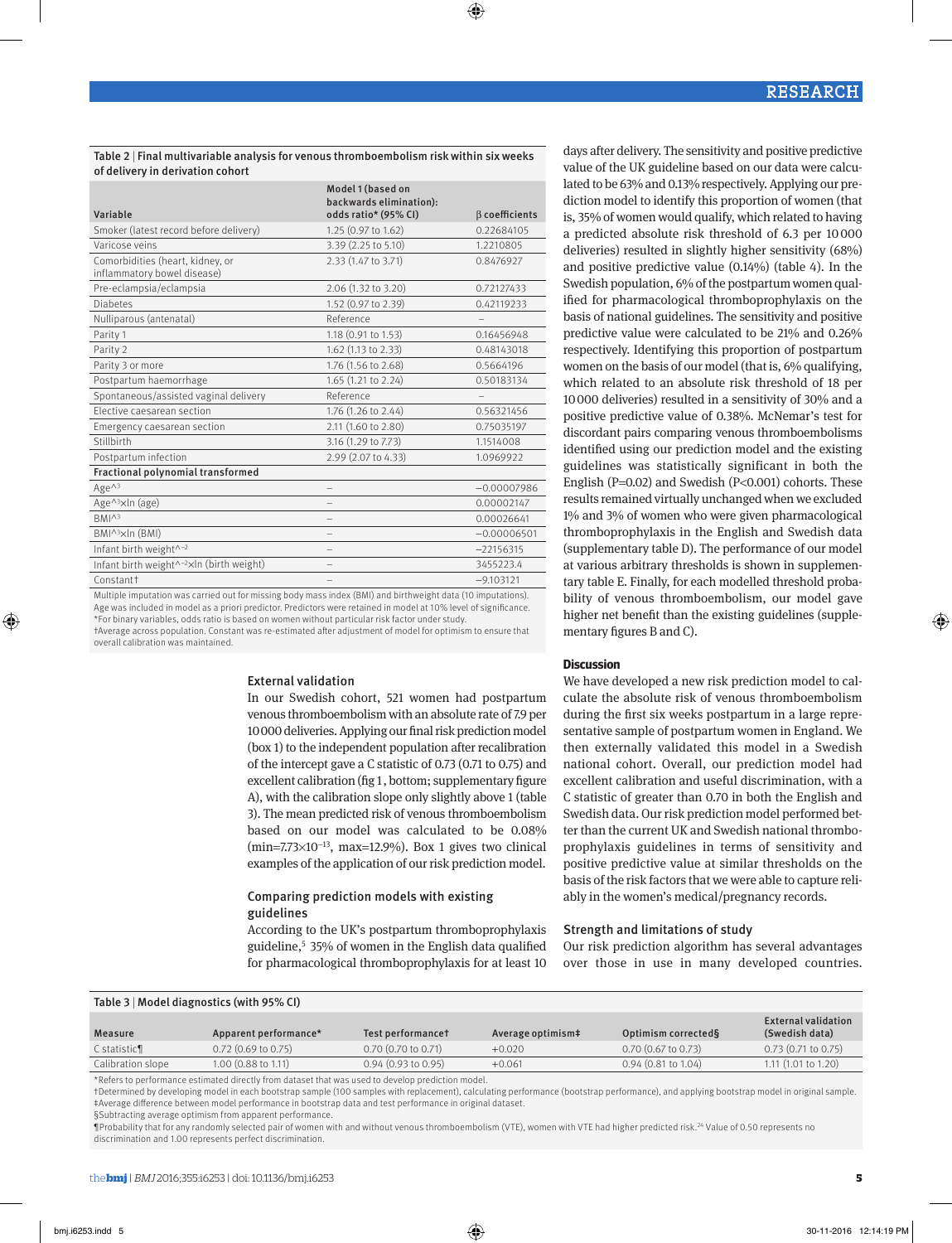

Fig 1 | Assessing calibration in English derivation cohort (top) and Swedish validation cohort (bottom). Intercept was re-estimated for Swedish population on basis of incidence of venous thromboembolism and mean centring all predictors

The model is based on absolute risks determined and validated in two very large and independent populations.27 It is built from easily available clinical and demographic variables, implying that it can be straightforwardly applied in clinical practice and is readily amenable to further external validation in many countries that have routine data available for such a purpose. Although our model equation may seem complicated compared with the existing thromboprophylaxis guidelines, it can be easily integrated to a user friendly online calculator to be implemented in practice, being not dissimilar to those for QThrombosis.28

We found that less than 1% and 3% of women were given pharmacological thromboprophylaxis during the postpartum period in the English and Swedish data respectively. Although the performance of our model remained unchanged when we excluded women already given thromboprophylaxis, we have probably underestimated this proportion of women in the English data owing to unavailability of prescriptions emanating from secondary care. We believe, however, that thromboprophylaxis practices would be unlikely to have a huge effect on our estimates, as the risk of venous thromboembolism is significantly high well beyond the recommended intervention period of up to seven days<sup>29</sup> (guideline changed to 10 days in 2015<sup>5</sup>) after delivery for the vast majority of women at high risk.30 Furthermore, evidence suggests inadequate use of thromboprophylaxis, $3132$  a belief supported by the finding of no significant change in the incidence of postpartum venous thromboembolism over time in our English data along with the recent increase in national

venous thromboembolism related deaths observed in the UK.<sup>233</sup>

Although our model has excellent calibration across the observed spectrum of absolute predicted risks, this spectrum mainly includes predicted risks that are small even for women with multiple risk factors. However, a large portion of these women qualify for pharmacological thromboprophylaxis on the basis of these small risks according to the current guidelines. This is because venous thromboembolism is the leading cause of direct maternity mortality in the UK, and venous thromboembolism related death may be prevented through targeted thromboprophylaxis. Our model enables prediction of postpartum venous thromboembolism at an individual level, which is an improvement on the currently used un-validated ordinal point based system that categorises women into low, intermediate, and high risk groups.

Although our model identifies more venous thromboembolism events than the current UK and Swedish guidelines and has been externally validated, it also missed 32% of postpartum venous thromboembolisms. This is not surprising given that a previous nationwide study from the UK reported that only 70% of women with antenatal pulmonary embolism had classic risk factors for venous thromboembolism. However, as a screening tool, our prediction model will have important implications for identifying those in whom thromboprophylaxis may be recommended.

We excluded women with a history of venous thromboembolism from our study as they represent a small proportion of women for whom the decision to give anticoagulants is less controversial. We also did not include information on a variety of risk factors (for example, protein C and S deficiency, factor V Leiden and prothrombin gene mutation, and family history of venous thromboembolism) in our model. However, by excluding women with a history of venous thromboembolism from our study, we may have limited its effect on our estimates. Furthermore, universal screening for some of those risk factors (such as factor V Leiden) is not routinely recommended in pregnant women, so pragmatically it cannot be used to predict the risk of first venous thromboembolism in the wider general population. The current RCOG thromboprophylaxis guideline recommends risk assessment for venous thromboembolism intrapartum or immediately after childbirth.5 Thus our risk assessment tool can be used to quantify risk of venous thromboembolism during that period. However, our prediction model should not be used for women with one or more risk factors not measured in our model (for example, immobilisation due to fracture or in general) and should not be relied on to the exclusion of clinical judgment for prescribing thromboprophylaxis.

We acknowledge that our model does not take into account disease severity for specific comorbidities owing to data limitations and inadequate number of venous thromboembolism events leading to a lack of power to stratify on disease severity, if known. However, our prediction model is in line with the existing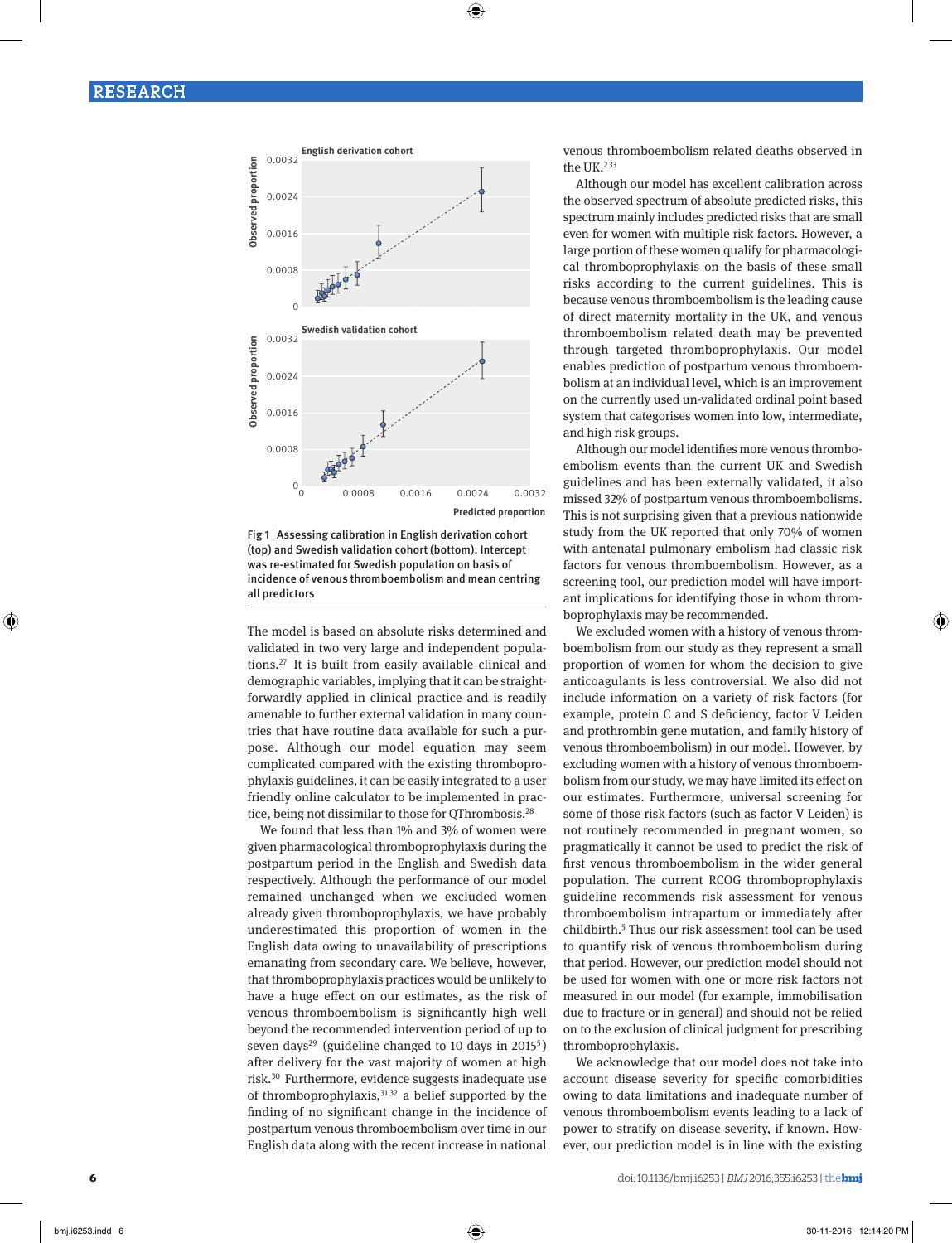| <b>O</b> Postpartum Thrombosis Risk (Beta)                                                                                                           | 23<br>- 0                                                                    |  |  |  |
|------------------------------------------------------------------------------------------------------------------------------------------------------|------------------------------------------------------------------------------|--|--|--|
|                                                                                                                                                      |                                                                              |  |  |  |
| <b>Postpartum Thrombosis Risk</b>                                                                                                                    |                                                                              |  |  |  |
| The aim of this program is the accurately predict the risk of Venous<br>thromboembolism (VTE) among postpartum women within six<br>weeks of delivery |                                                                              |  |  |  |
|                                                                                                                                                      |                                                                              |  |  |  |
| Please enter risk factors information                                                                                                                |                                                                              |  |  |  |
| Previous VTE/ Thrombophilia/ Family Hx of VTE                                                                                                        |                                                                              |  |  |  |
| V Varicose veins before delivery                                                                                                                     |                                                                              |  |  |  |
|                                                                                                                                                      | Comorbidities (Cardiac disease, renal disease or inflammatory bowel disease) |  |  |  |
| Eclampsia/Pre-eclampsia                                                                                                                              | Please select antenatal parity:                                              |  |  |  |
| Smoker                                                                                                                                               | Parity 3 or more                                                             |  |  |  |
| V Postpartum haemomhage                                                                                                                              |                                                                              |  |  |  |
| <b>Stillbirth</b>                                                                                                                                    | 35<br>Enter age at delivey:                                                  |  |  |  |
| V Postpartum Infection                                                                                                                               | 80<br>Pre-pregnancy weight (Kg):                                             |  |  |  |
| Diabetes in pregnancy                                                                                                                                | Height in meters:<br>1.52<br>2                                               |  |  |  |
|                                                                                                                                                      | Baby's Weight (grams):<br>3500                                               |  |  |  |
| Please select delivery method:                                                                                                                       |                                                                              |  |  |  |
| Emergency c-section                                                                                                                                  |                                                                              |  |  |  |
|                                                                                                                                                      |                                                                              |  |  |  |
| <b>Output parameters</b>                                                                                                                             | Interpretation                                                               |  |  |  |
| 0.0300<br>Predicted probability of VTE:                                                                                                              | If 1000 postpartum women<br>are followed with same risk                      |  |  |  |
| 34.6260.<br>Body Mass Index used:                                                                                                                    | factors, 30 will develop<br>VTE within 6 weeks of                            |  |  |  |
| Age of delivery asssumed :                                                                                                                           | delivery                                                                     |  |  |  |
| Birth weight assumed:                                                                                                                                |                                                                              |  |  |  |
| <b>About</b><br>Manuscript link                                                                                                                      | Predict<br>Clear                                                             |  |  |  |

Fig 2 | Screenshot of windows based risk prediction program. Based on hypothetical data and coefficients

guidelines that also do not take into account disease severity. Women who become pregnant are generally healthier and have lower prevalence of pre-existing comorbidities compared with the general population. In our study, the prevalence of heart, kidney, and inflammatory bowel disease was around 1% (even after use of our broad definitions). Thus the proportion of women experiencing severe heart and kidney disease during pregnancy will be even lower, and these women will probably be cared for very differently from those with well controlled comorbidities. We also believe that whereas in theory our model could be improved by ascertaining more detail on the severity of risk factors, this would negatively affect the ability to apply this in practice where information on risk factors will need to be obtained accurately in a relatively short clinical assessment.

## Comparison with other studies

Although several studies have examined risk factors for venous thromboembolism during the postpartum period, studies specifically designed to develop and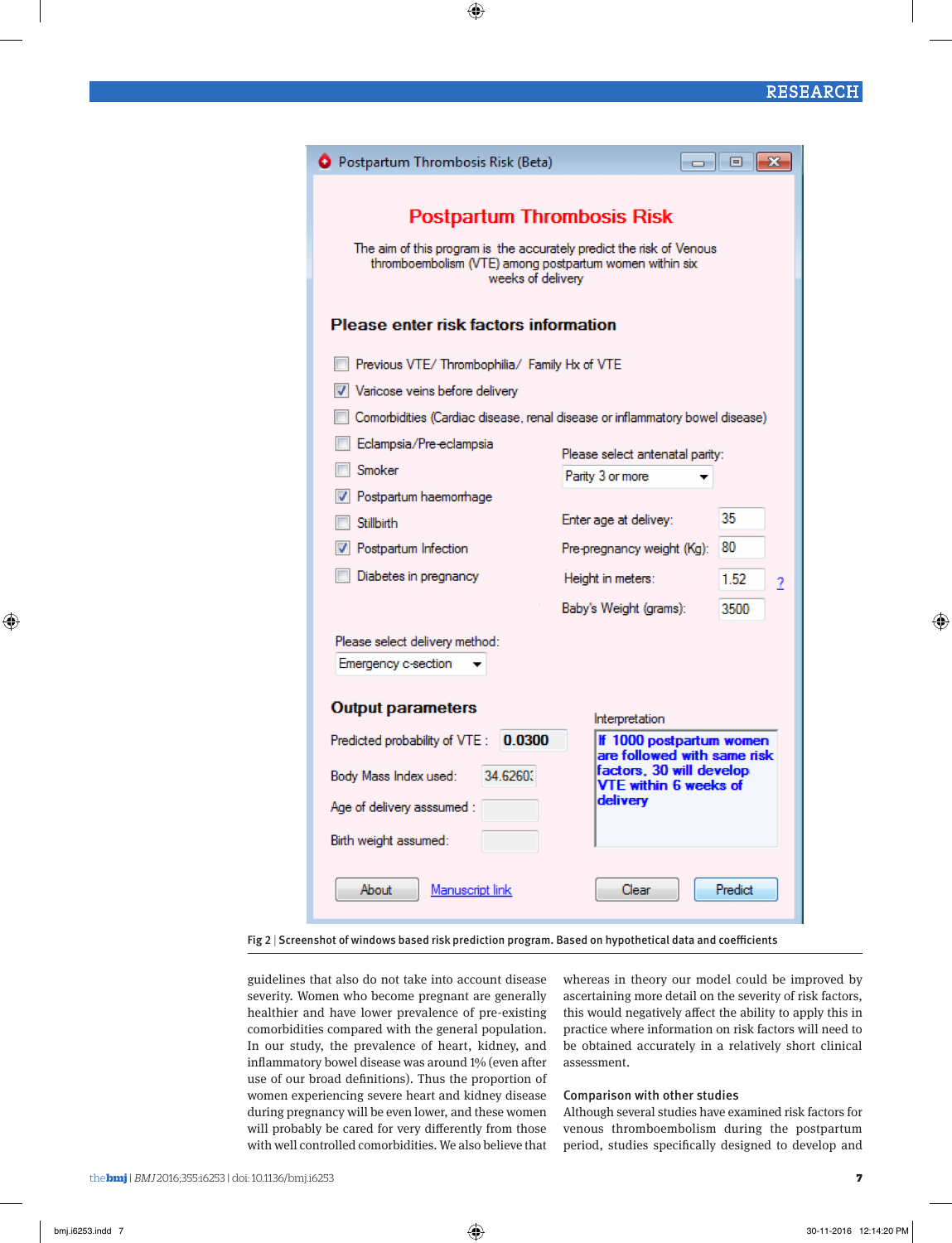#### Table 4 | Comparing current guidelines with risk prediction model

|                                                             | English data: total No postpartum<br>women=433353: total No VTE<br>events=312 (imputed results)      |                                                                                                                | Swedish data: total No pregnancies=662387; total No VTE<br>events=521 (imputed results) |                                                                                                       |                                                                                                             |
|-------------------------------------------------------------|------------------------------------------------------------------------------------------------------|----------------------------------------------------------------------------------------------------------------|-----------------------------------------------------------------------------------------|-------------------------------------------------------------------------------------------------------|-------------------------------------------------------------------------------------------------------------|
| <b>Statistics</b>                                           | Women given<br>thromboprophylaxis<br>based on RCOG<br>postnatal<br>thromboprophylaxis<br>guidelines* | <b>Risk prediction</b><br>model (England):<br>top 35% cut-off<br>(threshold= $6.3$<br>per 10000<br>deliveries) | Women given<br>thromboprophylaxis<br>based on Swedish<br>national guidelinest           | <b>Risk prediction</b><br>model (Sweden):<br>top 6% cut-off<br>(threshold=18 per<br>10000 deliveries) | <b>Risk prediction</b><br>model (Sweden):<br>top 35% cut-off<br>(threshold=7.2)<br>per 10000<br>deliveries) |
| Total No (%) postpartum women warranting thromboprophylaxis | 149 402 (34.5)                                                                                       | 149402 (34.5)                                                                                                  | 41254(6.2)                                                                              | 41254(6.2)                                                                                            | 231835 (35)                                                                                                 |
| Observed VTF events‡                                        | 197                                                                                                  | 212                                                                                                            | 109                                                                                     | 158                                                                                                   | 355                                                                                                         |
| Mean predicted risk per 10000 pregnancies                   | 12.3                                                                                                 | 13.0                                                                                                           | 25.8                                                                                    | 31.6                                                                                                  | 14.2                                                                                                        |
| Sensitivity§, % (95% CI)                                    | 63.1 (57.5 to 68.5)                                                                                  | 67.9 (62.5 to 73.1)                                                                                            | 20.9 (17.5 to 24.7)                                                                     | 30.3 (26.4 to 34.5)                                                                                   | 68.1 (63.9 to 72.1)                                                                                         |
| Positive predictive value¶, % (95% CI)                      | $0.13$ (0.11 to 0.15)                                                                                | $0.14$ $(0.12$ to $0.16)$                                                                                      | 0.26(0.21 to 0.31)                                                                      | $0.38(0.32 \text{ to } 0.45)$                                                                         | $0.15(0.13 \text{ to } 0.17)$                                                                               |
| Specificity**, % (95% CI)                                   | 65.6 (65.4 to 65.7)                                                                                  | 65.6 (65.4 to 65.7)                                                                                            | 93.8 (93.7 to 93.8)                                                                     | 93.8 (93.7 to 93.9)                                                                                   | 65.1 (64.9 to 65.2)                                                                                         |

\*Women with either two low risk factors (varicose veins, age >35 years, overweight, body mass index (BMI) 30-39, parity ≥3, smoker, puerperal infection, elective caesarean section, multiple delivery, preterm birth, stillbirth, pre-eclampsia/eclampsia, or postpartum haemorrhage) or one high risk factor (comorbidities (inflammatory bowel disease (IBD), heart disease, kidney disease), BMI ≥40, or emergency caesarean section)).

†Women with two clinical risk factors (elective caesarean section, age ≥40 years, BMI ≥30, or any comorbidities (heart disease, IBD, or kidney disease)).

‡In women warranting thromboprophylaxis.

§Percentage of true positive venous thromboembolism (VTE) cases correctly identified on basis of current thromboprophylaxis guidelines/risk prediction model.

¶Percentage of women without VTE diagnosis correctly identified on basis of thromboprophylaxis guidelines/risk prediction model.

\*\*Likelihood that women above treatment threshold will develop VTE.

validate the risk prediction model are scarce. Previously, two risk models were constructed using Swedish data. One was based on a weighted risk score for exposures associated with at least a fivefold increase in risk of venous thromboembolism<sup>634</sup>; the other, an individualised risk assessment tool, was based on absolute risks of venous thromboembolism.35 Both risk models failed to include some of the common clinical risk factors such as postpartum haemorrhage, type of caesarean section, and puerperal infection, which are important predictors of venous thromboembolism.5 Furthermore, the first model (weighted risk score) was based on a small number of pregnant women (<2500) from a single centre that does not comprehensively inform the performance of the model. The UK, Sweden, and Canada use a points based algorithm to identify high risk postpartum women for pharmacological thromboprophylaxis.<sup>4-6</sup> The US guidelines are more conservative and advise against the routine use of pharmacological thromboprophylaxis.3 These guidelines do not take into account the individualised absolute risk of venous thromboembolism based on women's complex clinical risk profile, and nor have they been externally validated, which is crucial to facilitate their translation into practice.

#### Conclusion and policy implications

Our study has three important implications for clinical practice. Firstly, our prediction model can be used as a tool to identify women at high risk on the basis of their absolute predicted risk of venous thromboembolism within the first six weeks postpartum. The algorithm is based on standard clinical variables that are likely to be available at the point of childbirth and that could be readily integrated into secondary care computer systems or developed into an app for handheld devices for ease of use. Secondly, our prediction model performed better than the current UK and Swedish thromboprophylaxis guidelines (based on the risk factors recorded in data registries) in terms of identifying a higher

proportion of venous thromboembolism events. Finally, our risk prediction model could be used to establish new treatment thresholds in clinical practice through consensus development of national guidelines. For example, the Swedish approach of targeting 6% of women may be a template for the UK, as the incidence of venous thromboembolism does not vary much between the two countries. On the other hand, the current Swedish threshold may be too conservative and may be leading to under-treatment. Naturally, such changes in guidelines will need to take into account the perspectives of the healthcare providers, practitioners, and women in each country and consider the potential benefits and harms of any threshold that is chosen, which is beyond the scope of this study.

Contributors: AAS, LJT, JW, KMF, and MJG conceived the idea for the study. OS, RDR, and JFL also made important contributions to the design of the study. AAS did the data management and analysis and wrote the first draft of the manuscript. OS and CNP provided clinical input at all stages of the project. All authors were involved in the interpretation of the data, contributed towards critical revision of the manuscript, and approved the final draft. AAS had full access to all of the data and had final responsibility for the decision to submit for publication. AAS and MJG are the guarantors.

Funding: This project was funded by JW's University of Nottingham/ Nottingham University Hospital's NHS Trust senior clinical research fellowship. OS was supported by the Swedish Research Council (project No 2013-2429).

Competing interests: All authors have completed the ICMJE uniform disclosure form at www.icmje.org/coi\_disclosure.pdf (available on request from the corresponding author) and declare: funding for the project as described as above; CNP was co-developer of the currently available guidelines on venous thromboembolism prophylaxis in pregnancy issued by the Royal College of Obstetricians and Gynaecologists (green top guideline 37a), has received honorariums for giving lectures from Leo Pharma and Sanofi Aventis (makers of tinzaparin and enoxaparin low molecular weight heparins used in obstetric thromboprophylaxis), and has received payment from Leo Pharma for development of an educational "slide kit" about obstetric thromboprophylaxis; no other relationships or activities that could appear to have influenced the submitted work.

Ethical approval: This project was approved by the independent scientific advisory committee (reference number 10\_193R) for the English data and by the ethics review board in Stockholm (reference number 2013/2229-31/1) for the Swedish data.